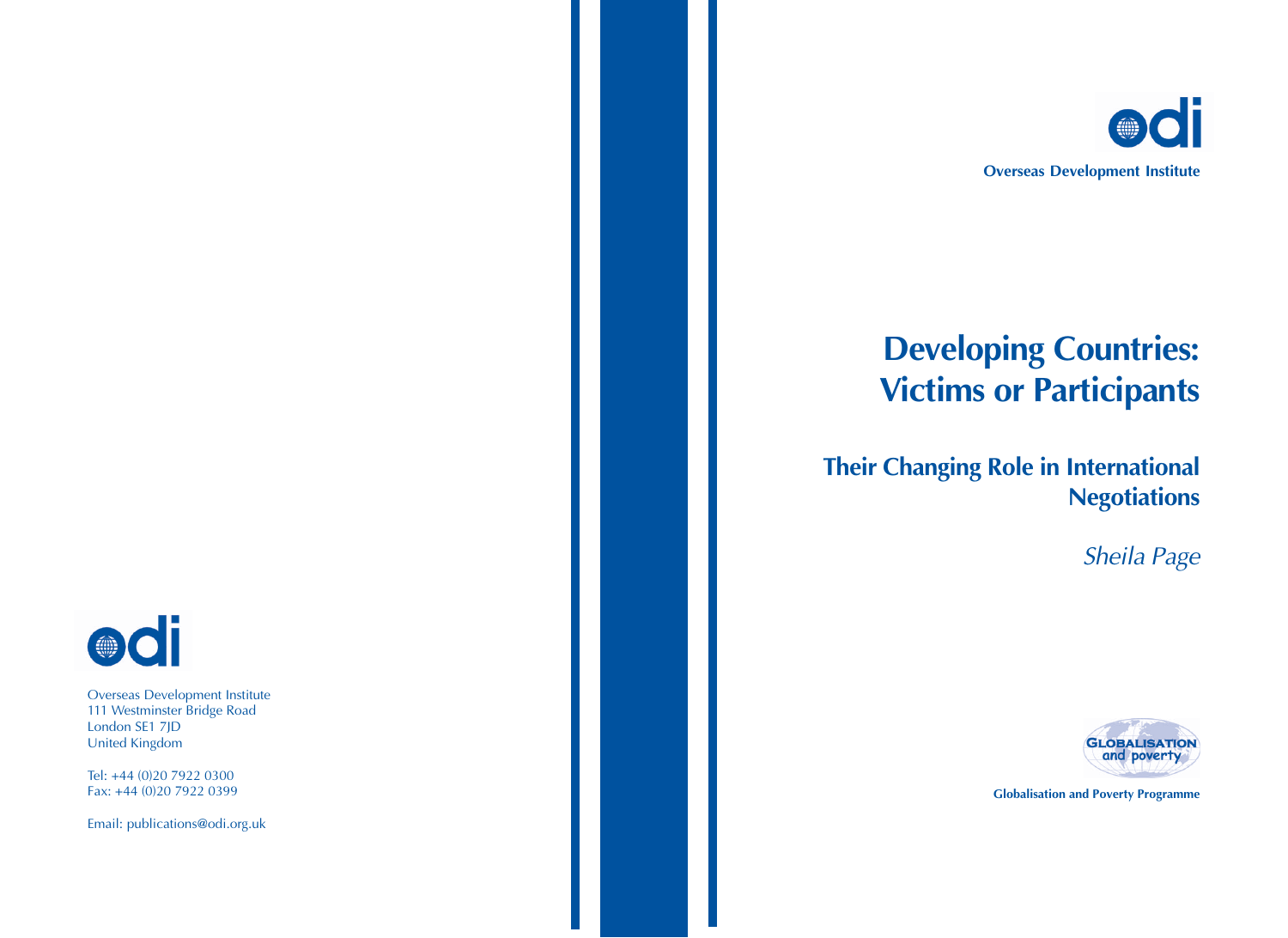# **Developing Countries: Victims or Participants**

Their Changing Role in International Negotiations

*Sheila Page*





**Globalisation and Poverty Programme**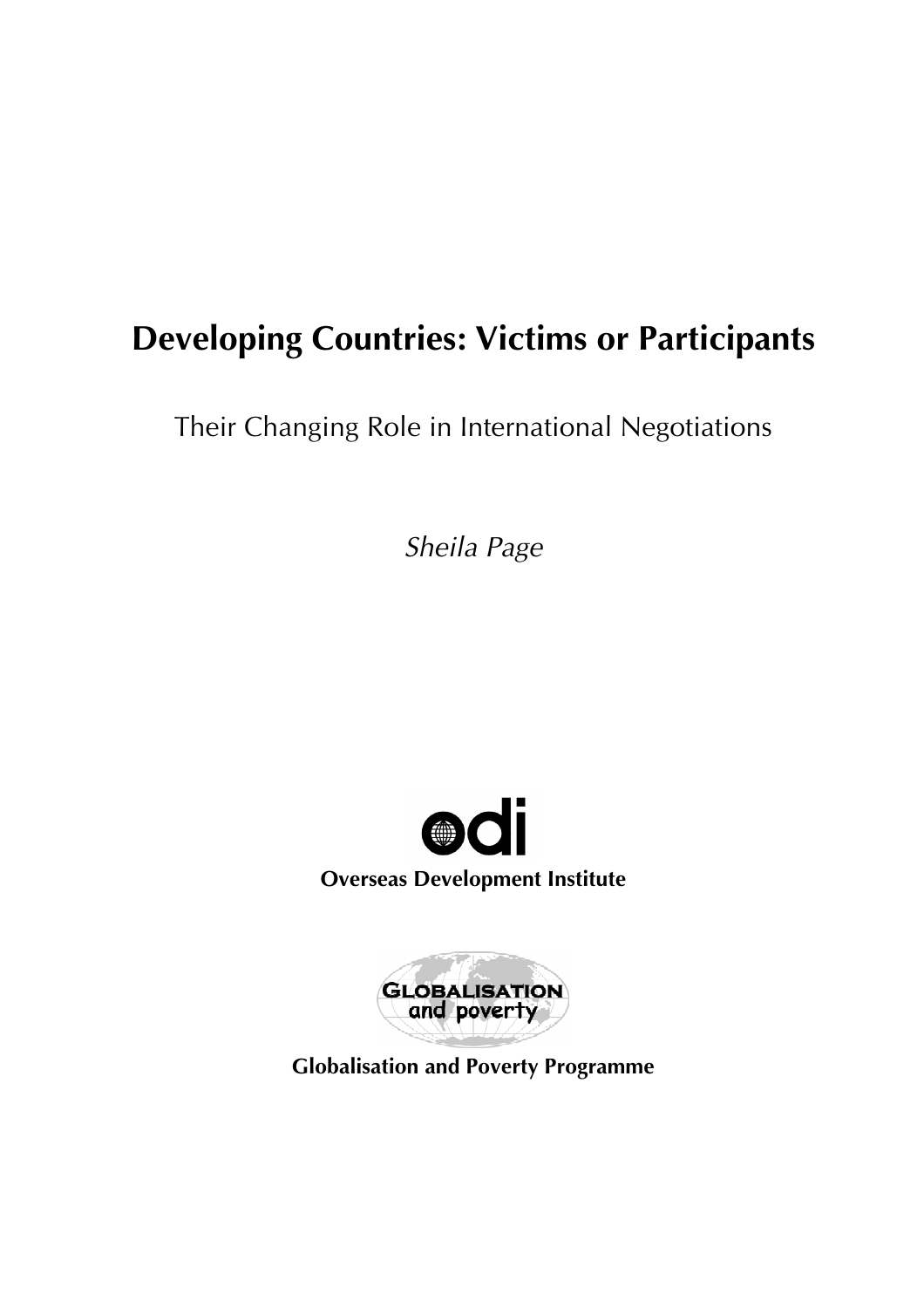# **Acknowledgements**

I am grateful to the Department for International Development, UK, for financing this study. This paper forms part of the Effective Participation by Developing Countries in International Governance, Institutions and Negotiations study which is in turn part of the Globalisation and Poverty programme, which now includes fourteen projects on the relationship between the global economy, and global institutions, and poverty, and on how the developing countries can influence this.

For further information on this project, please contact: Sheila Page Research Fellow Overseas Development Institute 111 Westminster Bridge Road London SE1 7JD, UK

Email: s.page@odi.org.uk Tel: +44 (0)20 7922 0300 Fax: +44 (0)20 7922 0399

For further information on the Globalisation and Poverty Programme, see www.gapresearch.org or email globpov@ids.ac.uk.

© Overseas Development Institute 2003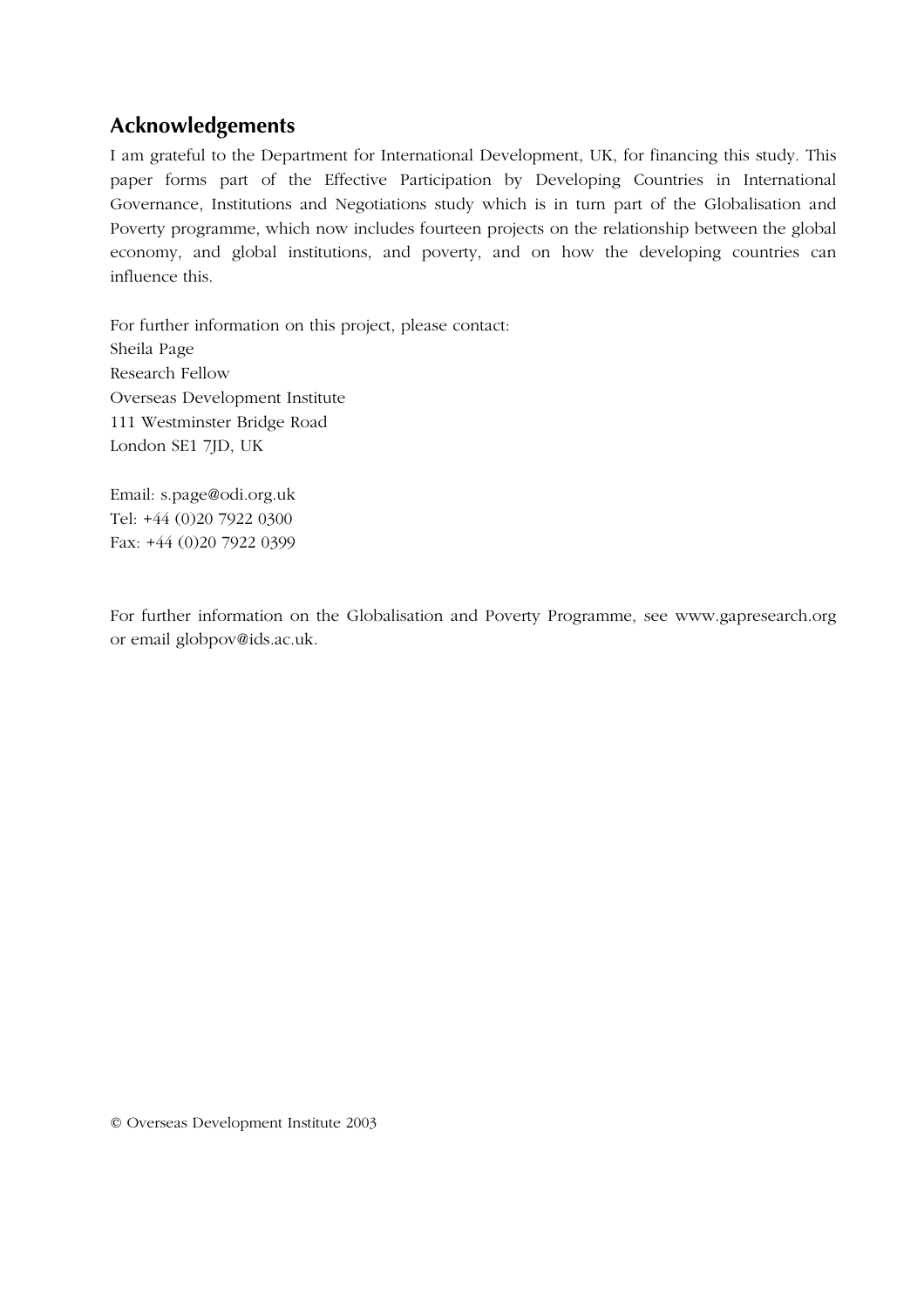### **Introduction**

Negotiations are becoming an increasingly important part of the international system, with the increase particularly marked for developing countries. Multilateral trade negotiations have existed since the foundation of GATT in 1947, but these negotiations have become more complex and important for developing countries. Trade between developed and developing countries, previously largely regulated by unilateral concessions, is increasingly being moved into negotiated agreements. These negotiations have expanded to encompass previously excluded areas (e.g. agriculture) and to new types transaction (e.g. services, patents and copyright, product and regulatory standards). New multilateral negotiations involving developing countries have also emerged. Environmental issues are now being regulated and negotiated upon at the world level through conventions like the Framework Convention on Climate Change.

Can developing countries participate effectively in these negotiations, and can they obtain benefits from such participation? What lessons can be learnt from past negotiations about whether developing country participation is effective and how it might be made more effective? Can international institutions or donors help? Finally, what are the implications of more extensive and increasingly effective developing country participation in such negotiations for the way these negotiations are conducted?

New research on developing country participation in three negotiating processes - successive multilateral trade rounds, negotiations between the EU and ACP countries and the Framework Convention on Climate Change - provide answers to these questions. The studies are listed in Box 1.

#### **Box 1:Studies on which this policy briefing is based**

- Bojanic, Alan H, Bolivia's Participation in the UN Framework on Climate Change
- Bojanic, Alan H, Bolivia's Participation in International Trade Negotiations
- Durrant, Nigel, Guyana's Participation in Multilateral and Regional Trade Negotiations and the United Nations Framework Convention on Climate Change (UNFCCC)
- Frost, Peter G.H., Zimbabwe and United Nations Framework Convention on Climate Change
- Hess, Richard, Zimbabwe Case Study on Trade Negotiations
- McGregor, Claire, Reynolds, Rebecca, Weidmer, Daniel, Poverty and Climate Change: Assessing Impacts in Developing Countries and the Initiatives of the International Community
- Page, Sheila, Developing Countries in GATT/WTO Negotiations
- Richards, Michael, A Review of the Effectiveness of Developing Country Participation in the Climate Change Convention Negotiations
- Solignac Lecomte, Henri-Bernard, Effectiveness of Developing Country Participation in ACP-EU Negotiations

Full-text versions of all of these papers can be downloaded from: www.odi.org.uk/iedg/publications/inter\_negs\_wps.html

# **Can developing countries gain from participating in negotiations**?

Two pessimistic views argue that they cannot. If the outcomes of negotiations depend on the balance of power, then no amount of negotiating will make a difference. The predicted outcome can change only if power changes, for example the rise of the EU in the GATT/WTO from the 1950s to the present. The second cause for pessimism is based on observation. It is argued that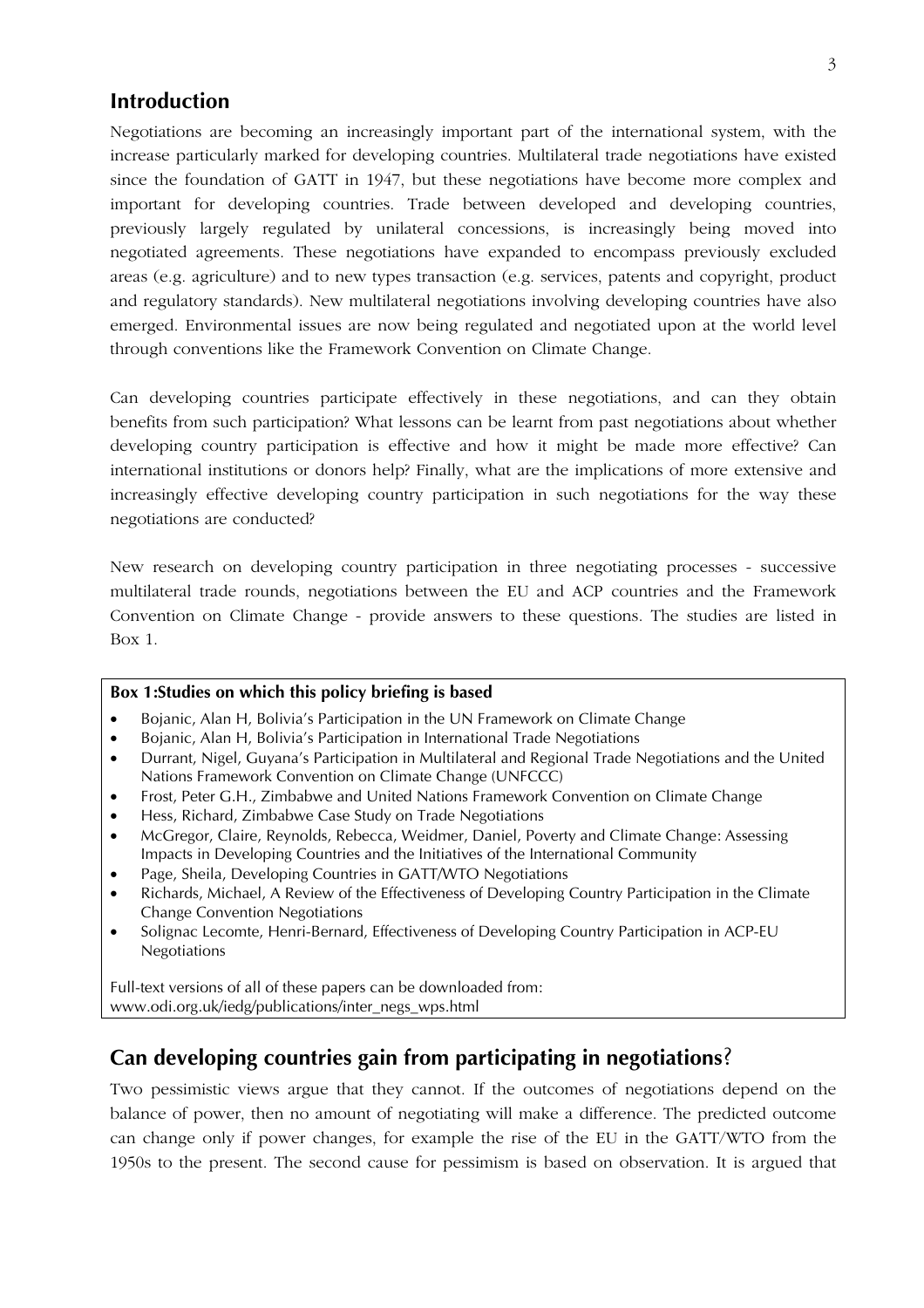developing countries have achieved little or even lost in trade, climate change, and other environmental negotiations.

Research on developing country participation in negotiations rejects this pessimistic standpoint. And in apparent contradiction to these views, developing countries themselves are putting more resources into participation in negotiations. Developing countries have proved first that they can modify the outcome, then that they can block a settlement, and finally that they can initiate their own issues:

- In the 1950s and 1960s there were good reasons for developing countries not to participate in negotiations. Inward-orientated development strategies implied that there was little to gain from exports and little to lose (and possibly something to gain) from excluding imports. A country following this strategy *should* put minimal resources into international negotiations. GATT excluded many of the products of most export interest to them (agriculture and textiles), and networks of trade preferences gave them better-than-GATT trading terms without negotiation. On most trade rules, they could choose to opt out.
- By the time of the Uruguay Round (1986-1994), much more was at stake for developing countries. They (and their development advisers) were emphasising exports, and agriculture and textiles were on the table. Developed countries wanted market access and also sought a substantial number of agreements on issues such as intellectual property, customs valuation, anti-dumping and the use of subsidies Developing countries would not have *de facto* exemption from these requirements. Critically, the Uruguay round established the 'single undertaking'. Countries could no longer pick and choose which parts of the agreement they would sign up to. All agreements were to apply to all participating countries.
- By the end of the Uruguay round, some progress had been made on both agriculture and textiles and clothing. While developed country agricultural protectionism remained, the tariff, subsidy, and quota arrangements were brought under WTO discipline. The long-standing (from the early 1960s) restrictions on developing country exports of their principal manufactures, textiles and clothing, were scheduled to be phased out within 10 years.
- At the end of the Round, countries concluded that those who had gained were those who had participated in the negotiations. While those who had most to gain had participated most actively, the conclusion most non-participating countries drew was that absence was damaging.
- Five years later at the Seattle Ministerial in 1999 developing countries' refusal to accept a process from which they had been excluded led to a collapse of the meeting. There were other reasons for the failure, but the developing countries concluded that there had been a further shift in the real balance of power: developing countries could not only negotiate, they could block negotiations.
- At Doha, in 2001, there was further evidence of the ability of developing countries to influence outcomes. While the broad support for the successful anti-subsidy position in agriculture precludes claiming this as a developing country achievement, the developing countries were a visible part of the alliance. A clearer victory, in agriculture and other areas, was that the meeting accepted that special and differential treatment (allowing different policies by developing countries and requiring different policies towards them) would be 'an integral part' of any final settlement, potentially better than the Uruguay Round which had offered only minor adjustments to policy and non-obligatory concessions. Doha also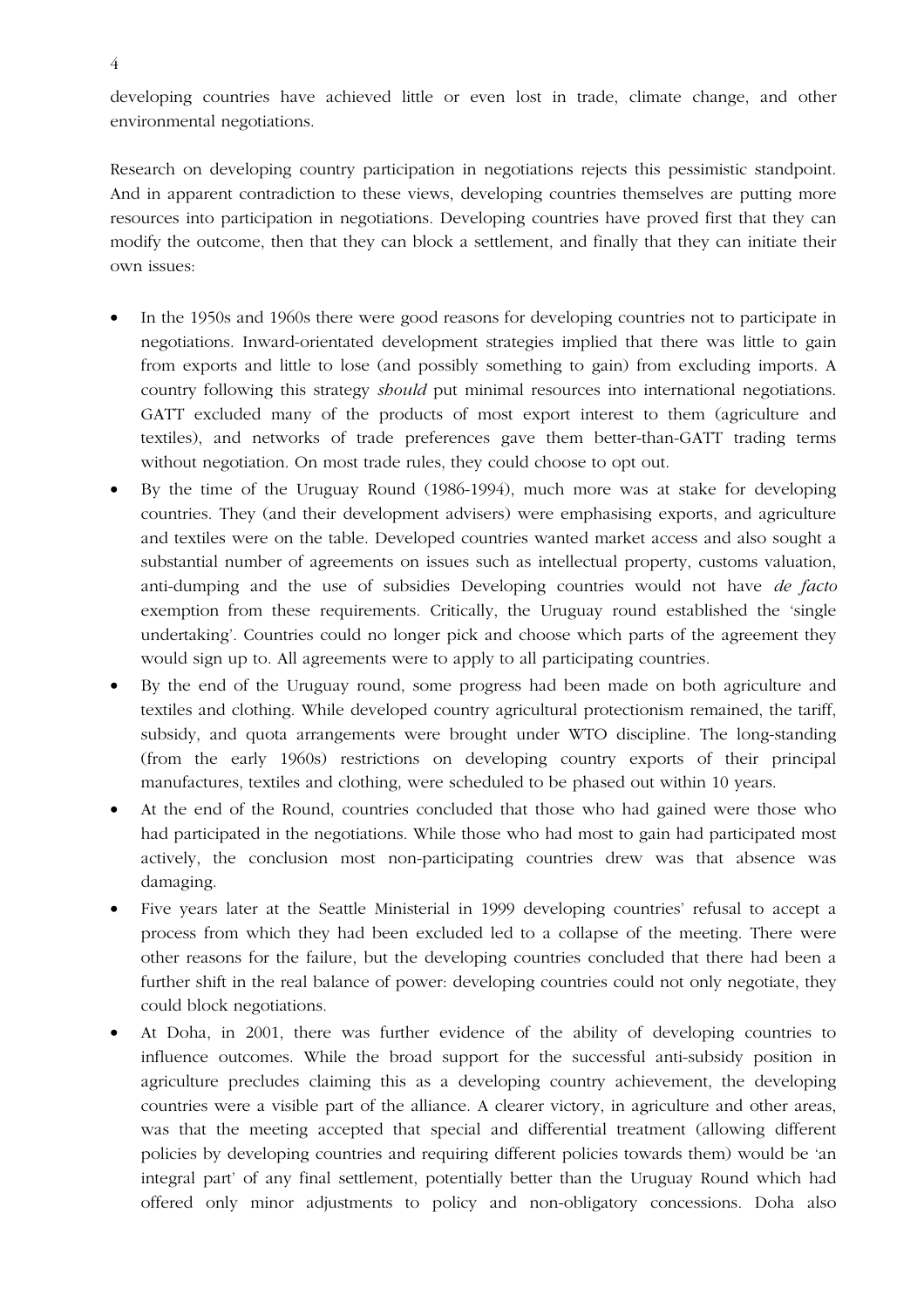extended the times for Least Developed to comply with subsidy and intellectual property rules. These issues were accepted at Doha in spite of initial strong opposition by developed countries, indicating that developed countries thought they were a necessary part of any bargain.

The Doha meeting also showed that developing countries could initiate new negotiating issues. Developing country group and country positions included not only the issues of traditional concern to them (agriculture, non-tariff barriers, tariff discrimination and escalation), and opposition to the new 'developed country issues' (investment, competition policy, labour), but also new subjects for the agenda: the importance of infrastructure for trade, linkages between debt and trade, and the nature of commodity markets. The developing countries broadened the definition of 'development issues' beyond that suggested by those developed countries advocating a 'development round': technical assistance and liberalising trade. One of these new agenda items was approved at Doha: a new working group on 'the relationship between trade, debt and finance'.

## **What makes developing countries effective in negotiations?**

#### *Lessons from evolution of multilateral trade negotiations*

Given the undoubted power of the leading developed countries, how is it possible for developing countries to make such progress in multilateral trade negotiations? The answer appears to be that in multilateral negotiations, the bargaining power of the strongest nations is limited by the need for agreement. If a powerful country considers market access or climate change action beneficial and this requires action by another country, it must secure its agreement. The studies on negotiations and country experiences identify when small countries have been able to negotiate effectively and change outcomes.

Nevertheless, this potential for obtaining benefits from trade negotiations has to be realised in specific negotiating situations, which requires negotiating capacity. Developing country trade negotiating capacity has clearly benefited from the experience of successive trade rounds. In 1986, at the beginning of the last trade negotiations, developing countries did not realise that the open-ended or vague commitments in the agenda could become significant agreements. Services, TRIPs (patents and copyright), and the single undertaking were all in the negotiating mandate, but their implications were not clear. At the Seattle ministerial (1999), to set the agenda for the following round, detailed rejection of points in the agenda led to failure, and at Doha (2001) countries were active in setting the agenda, realising that they could not remain outside any negotiation, however irrelevant or unimportant it might seem initially.

Similarly, developing countries have been able to develop more sophisticated positions, for example, on the issue of services. In the Uruguay Round they began with little information about their own interests. By the time of the Doha meeting there was greater confidence and precision in offers and positions. As other countries also had time to research their interests, and no longer simply followed the leading countries, this issue did not come to Doha with the ideological commitment to freer trade that characterised it in the Uruguay Round or that still applies to agriculture. All countries are making offers and are ready to negotiate.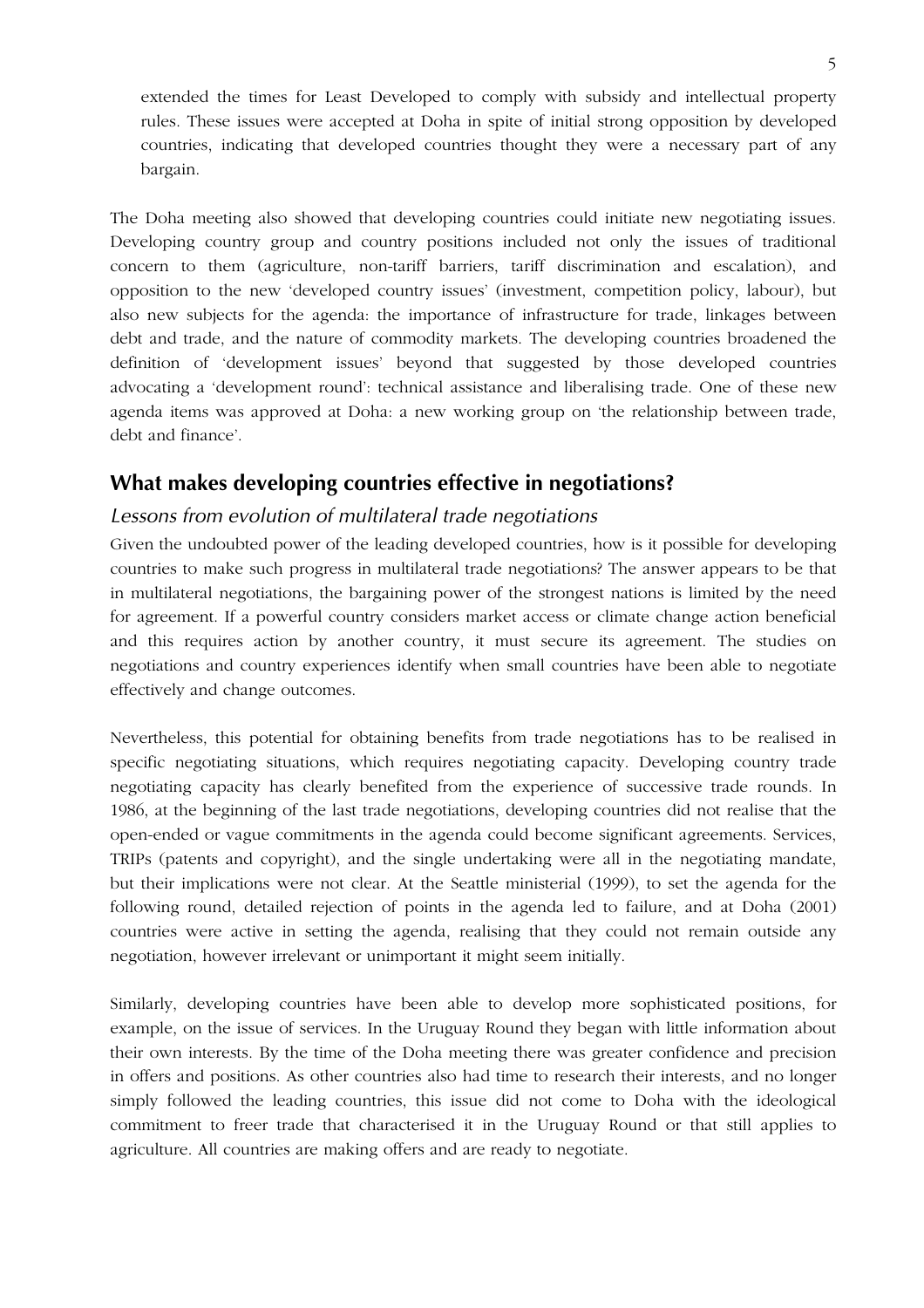The emergence of better-informed policy positions in the course of the Uruguay Round discussion of services and the improvements seen in competence of individual country delegations in the Round suggest that long negotiations can help to produce informed outcomes for new subjects or new participants. At the beginning, Brazil and India were almost the only developing countries to be effective: they had been active in the previous, Tokyo, Round. During the Uruguay Round, Argentina, Bangladesh, and other Asian and Latin American countries started to be active. At the Seattle conference and between then and the Doha conference (2001), the countries which had participated with little experience in the Uruguay Round started to be more active, and even the African countries started to present positions (more than half the position papers before Seattle and Doha were from developing countries). The countries which had participated without experience and with little success in the Uruguay Round were now seeing their second Round, and started to share the advantages of the 'old' developing country activists. Zimbabwe delegates were active in the preparations for the new Round. The pressure for limited duration Rounds may not be in the interests of developing countries, or (as the services negotiations show) of any countries in the new areas.

Negotiating experience was also acquired in the regional trade negotiations in which most Latin American, Caribbean, and African countries had participated by 1999. This provided experience in identifying negotiating issues and allies, and in negotiation itself. These negotiations also generated analysis and data, on trade rules, trade patterns and interests, useful in the multilateral negotiations. WTO negotiations had re-started on agriculture and services in 2000, these also contributed to greater contacts and familiarity with issues and positions.

Finally, developing country negotiators were starting to have more support from the private sector. The example of the developed countries in the Uruguay Round convinced some developing countries that the advantages of informed and participating private sectors outweighed any disadvantages from potential opposition or interference. Particularly on the 'new' issues – services, intellectual property, and rules – the developed countries faced lobbying from industrial interests and used private industrial groups and firms to provide the expertise which was not available within the government. Most developing countries lacked not only the industry groups, but also any formal mechanisms for their participation. This meant that there was neither support from private industry knowledge nor private sector commitment to the results. Zimbabwe's experience in trade negotiations illustrates the problems of a poor understanding by negotiators of the implications of the issues, especially on a sectoral economic basis. Negotiations were entered into without studying the implications for key economic sectors, e.g. textiles and clothing and the motor industry in the case of SADC Trade Protocol negotiations. Negotiating positions were of a general, "sweeping" or political nature, not backed up by solid evidence. There were inadequate consultations with the private sector or civil society.

#### *ACP-EU and Climate Change Negotiations*

These findings are reinforced by examination of trade negotiations between the ACP countries and the EU and of the negotiations on climate change.

In the case of the negotiations between the EU and its associated ACP countries, there is much less evidence of serious participation, and no signs of success for developing countries. In EU-ACP negotiations, until 2000, trade relations were entirely non-reciprocal (so there was no option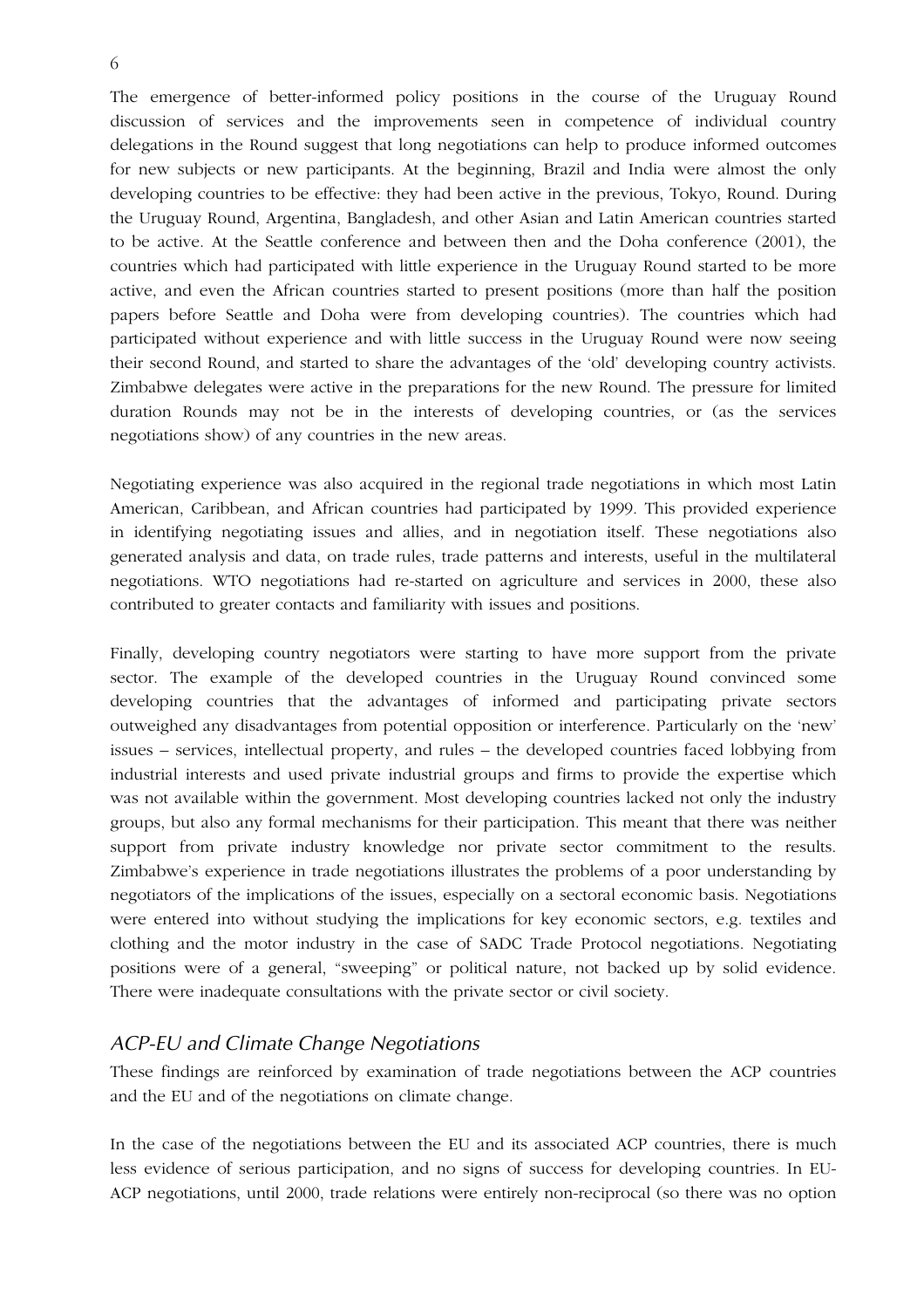or need to participate). The countries have not yet adjusted to the change in the nature of their relationship proposed by the EU. The EU's 1998 proposals to change from preferences to reciprocal free trade required negotiation for the first time. The ACP countries were unable to mobilise opposition to the new regime. They were not able to protect the special commodity arrangements (for example sugar). They did not secure consultation in the face of new arrangements with other countries (Eastern Europe, Mexico, Chile, South Africa, etc.) which have reduced their margin of preference.

As some of the countries in the ACP are among those active in the WTO, and the same people were frequently involved in both sets of negotiations, this difference is striking. The reason for the difference appears to be fact that when negotiating with the EU. the role of the EU as donor was emphasised as part of the same negotiation. ACP negotiators could not simultaneously demand equal treatment as trading partners and beg for aid.

On climate change, most developing countries seem still at the post-Uruguay or Seattle stage of feeling too disadvantaged and excluded to participate effectively. The disadvantages mentioned by countries are the same as in trade: small and inexperienced delegations, lack of national research support, lack of familiarity with how negotiations are done.

Many countries have still not identified a strong interest in the outcome of climate change negotiations, and therefore choose to devote few resources to them, while there is little pressure on them to meet climate objectives: they are marginal to the major commitments being made on greenhouse gases. The initial responses are the same: mainly reactive, defensive participation, but the analysis of the experiences of three countries involved in these negotiations indicates significant differences.

#### *Country experiences*

Bolivia, with an exceptionally vulnerable position, but also good prospects for cash gains under the Clean Development Mechanism (CDM-CER), which would allow polluting countries to 'buy' carbon sinks from non-polluting, participates actively. It has serious climatic concerns and a strategy. It has prepared adequately for the CDM market and it has performed well in the annual negotiations. It has developed a clear agenda, consulting the private sector, and found allies among countries with similar interests to pursue specific objectives. A major objective (and achievement) has been to attract funds for CDM projects. Other indicators of successful intervention are that its positions were supported by other countries and some of its ideas are reflected in the final documents. Bolivia has set up consultative groups for both trade and climate change negotiators, although intra-governmental groups remain more important. The Bolivian experience (especially the performance climate change which contrasts with weak performance on trade) suggests that a strongly felt national interest can help to overcome the disadvantages of poor resources.

In Guyana, however, although there is clear public interest and debate on trade issues, this has not been translated into effective mechanisms. Participation in climate change negotiations faced even less public or policy-making interest than trade. There are still few procedures. The low profile in public policy is due to the lack of an apparent link to more immediate socio-economic needs. All segments of the population are aware of the susceptibility of the coast to flooding but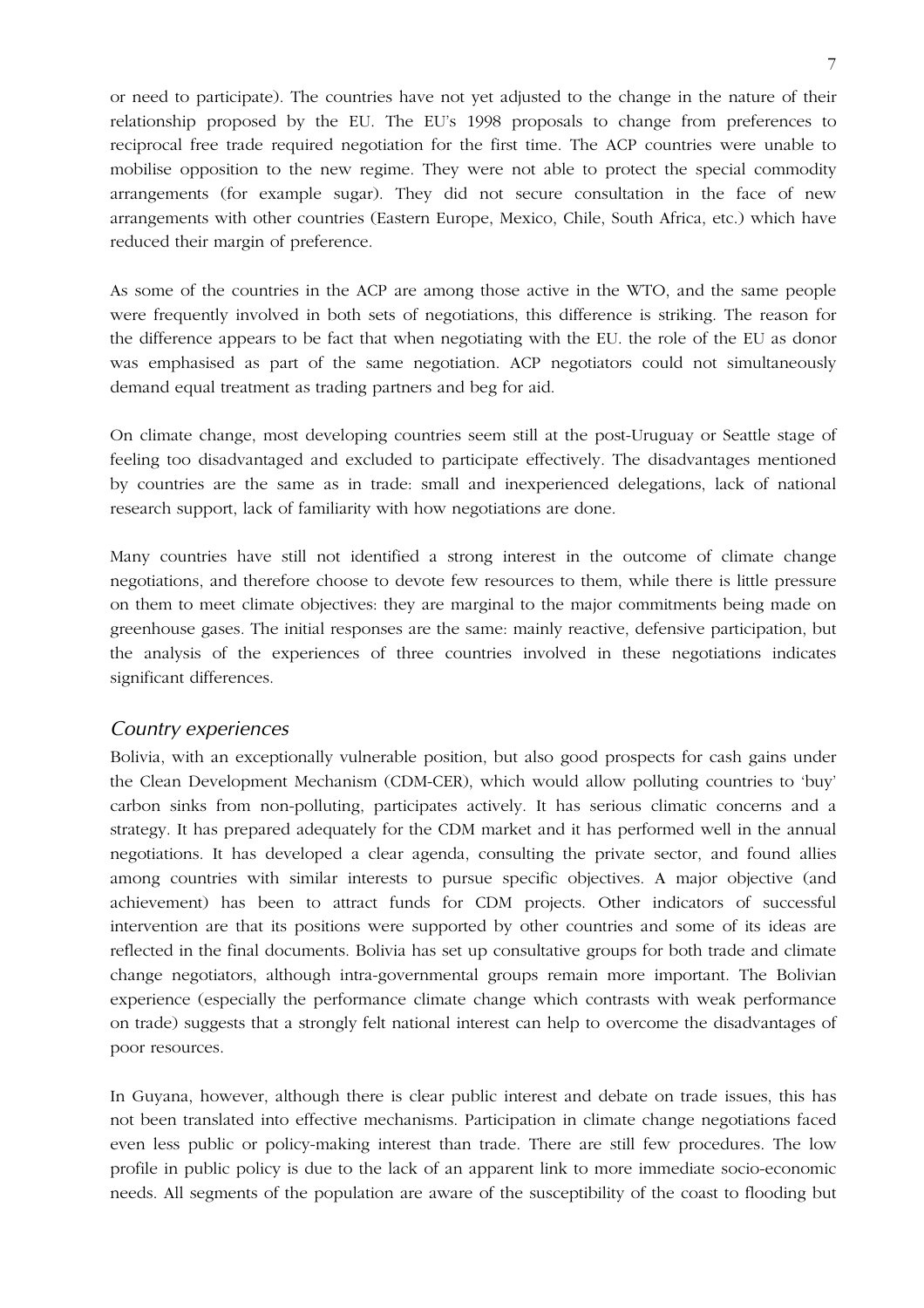(in contrast to the mobilisation of concern about vulnerability to drought in Bolivia) this does not translate into a strong awareness of the perils of climate change/sea level rise. Other aspects of climate change (effects on fishbreeding grounds, possible declines in agricultural yields etc.) are even further from the minds of the average citizen. Unless government can be convinced that a deeper engagement in climate change issues will result in significant increases in assistance, more resources will be not be put into the negotiations.

Among the smaller developing countries Zimbabwe has been relatively prominent. This has not been wholly by chance. Although Zimbabwe also complains that there is lack of political will and appreciation of the importance of trade issues by Government Ministers and that there are still no clear policy goals in climate change, it has been able to secure the injection of funds, know-how and opportunities for developing local capacity in various fields. Zimbabwe has attracted one of the pilot climate change projects, and another is being planned. Although most of these activities have been initiated externally, rather than being planned from inside the country in relation to national priorities, and many have been one-offs, Zimbabwe may have developed a sustainable system for policy. After the Uruguay Round, Zimbabwe established various consultative mechanisms, a Standing Committee on Trade Policy as well as *ad hoc* committees and consultations. There has been an improvement in the availability and distribution of information. Countries were starting to build a policy-making system.

Problems also arise from the inexperience of individual negotiators. The senior developed country negotiators have had experience as junior negotiators and are usually in stable positions. There are also more of them, so that they can specialise and have support from others. In developing countries, many are facing their countries' first negotiations. Bolivia is represented by small, understaffed delegations with budget restrictions. These are rarely experienced, because of high turnover and low wages in the public sector. Guyana's participation has been almost too limited to identify problems. Zimbabwe sees the same difficulties of lack of training and experience, but is clearly starting to gain the experience. In both trade and climate change organisations, Zimbabwean representatives are starting to have positions of responsibility, and individual scientists have been involved in various technical bodies contributing to the UNFCCC.

#### **How to use financial and technical assistance**

Some of the weaknesses can only be tackled by time (e.g. lack of inexperience) or require national changes (appreciation that negotiations matter). But some are straightforward resource constraints. Compared to the delegations of leading industrialised countries, developing negotiating teams have fewer delegates, are underpaid, and enjoy inferior technical support before and during meetings. Other weaknesses can only be remedied by training: on the issues, in negotiating procedures, even in languages. Improving the effectiveness of developing country participation would not only assist them: improving countries' ability to participate may lead to a more efficient outcome to negotiations and more legitimate outcomes.

Assistance began in the international institutions: notably UNCTAD from the 1970s, by the World Bank during the Uruguay Round. Both, however, have their own (albeit different) views of what developing country interests are and what trade policies, by them and by developed countries, should be to promote these. They have not, therefore, been primarily directed at helping countries formulate and achieve their own positions (although UNCTAD is now moving into this).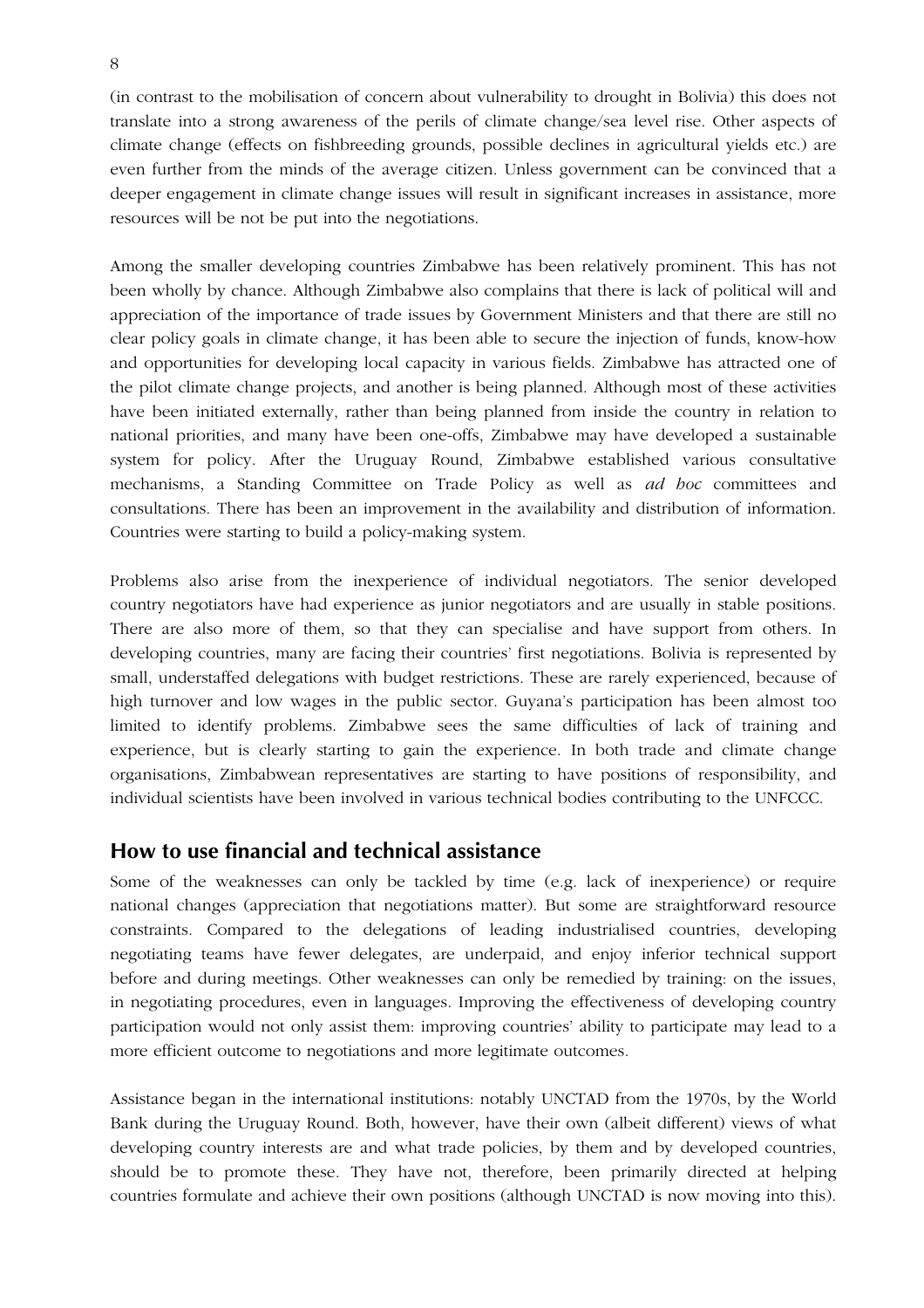The WTO has only recently started to acquire a significant capacity to offer support, and remains bound by its legal position to concentrate on legal and technical issues, rather than offering negotiating assistance. (Other international institutions also offer technical information and training.)

There are some 'neutral' (but poorly resourced) agencies. The Commonwealth Secretariat, working for governments, but without negotiating roles or interests of its own, provides both general advice and an adviser in Geneva. Academic institutions and NGOs especially in Geneva provide some information (although some also take positions).

The main growth in assistance is by bilateral donors, but, as is increasingly recognised, this is a sensitive area, where the commercial interests of countries (which are themselves major participants in trade negotiations) may be in conflict with the development objective of building up the negotiating strength of 'the opposition', while developing countries are very conscious of the potential relation between aid and support in negotiations. Some distance or buffer between helpers who are also traders and donors and their clients seems useful.

In agricultural negotiations in the Uruguay Round, the food importing countries were tied to the developed country exporters of subsidised food directly through food aid and also by aid dependence. They were unable to obtain any compensation for their losses when subsidies were restricted. In the direct negotiations between the EU and the ACP, the identity between the trader with whom they are negotiating and their major source of aid money is not only more obvious, but deliberately emphasised by the legal association of aid and trade in the Lomé and Cotonou agreements.

Where countries do not have clear objectives of their own, they are at risk of being pressured to support the views developed by their advisers, whether well-intentioned or not. In contrast where they have programmes and specialist capacity of their own, advice can be used effectively.

## **Increasing complexity of negotiations**

#### *More policies and more participants*

Both the increasing range of negotiations and the increasingly careful identification of interests and preparation by developing country negotiators have led to greater complexity in the positions adopted by individual countries and by groups of developing countries.

At the beginning of the Uruguay Round, there was still an identifiable 'developing country' position, particularly as it became clear that the developed countries would press for developing countries to participate in all aspects of the agreement. In all previous negotiations, where the central issue was 'special and differential treatment' for developing countries, they had operated as a group. Traditional leaders like India still considered that they could speak for the majority of developing country members. There were non-GATT fora like UNCTAD in which 'developing country' positions were formulated, principally by the secretariats, with some input from the leading countries, notably India and Brazil.

But it became clear during the Round that there were differences in interests: general differences: in their different importance to developed countries: only the rich or large (in Asia) were really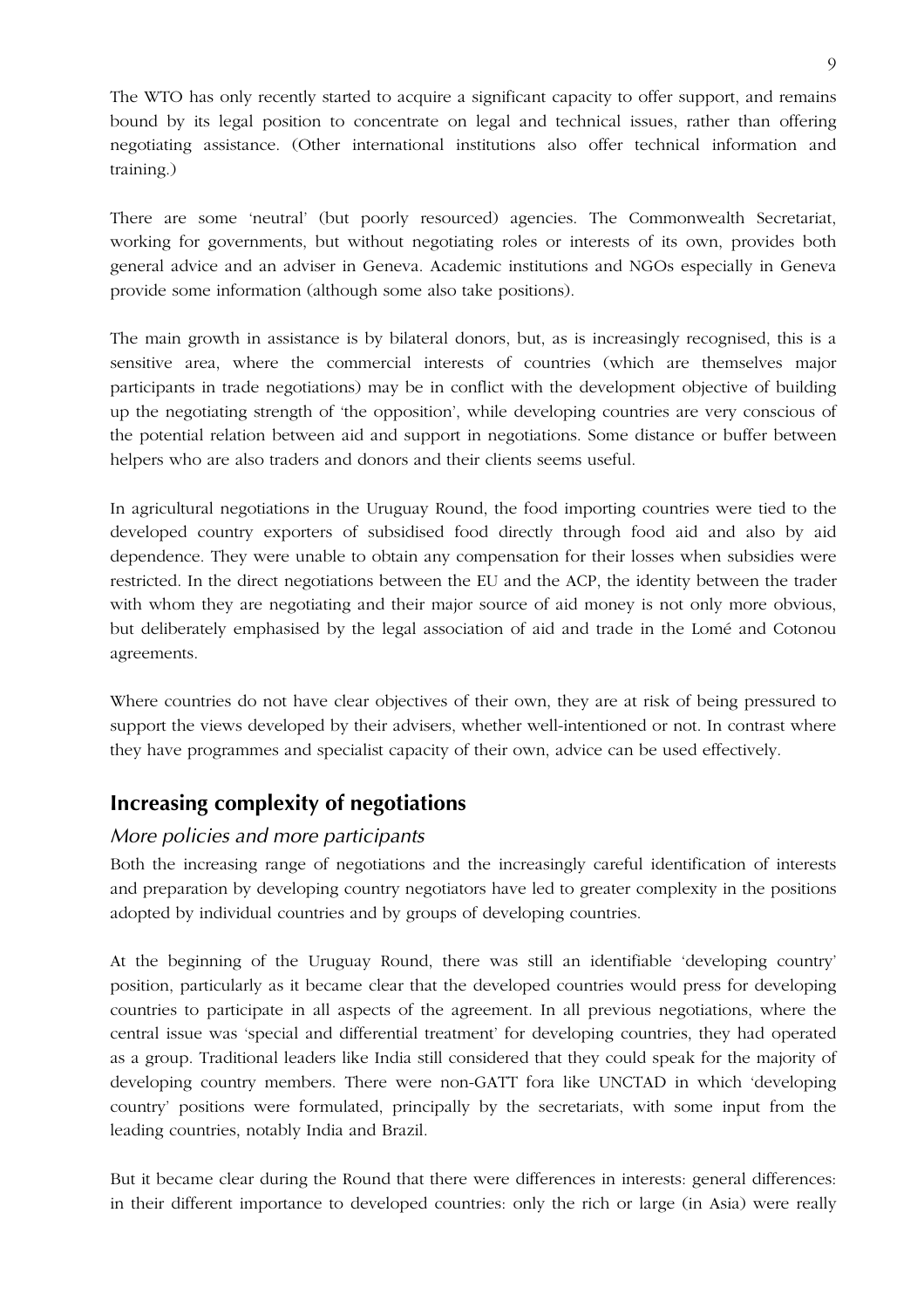pressed to liberalise markets to developed country exports, but also differences on issues: the opening by south east Asia was also welcomed, if not actually sought, by other Asian developing countries. The negotiations over the central 'developing country' issues, the MFA (the imposition of quotas by developed countries on major exporters of textiles and clothing) and agriculture, had to take account of important divisions: between the MFA quota-bound countries and the non-quota; between exporters of food and importers benefiting from subsidised developed country food.

Since the end of the Uruguay Round, there remain two conflicting influences on how developing countries act. International organisations like UNCTAD and some NGOs continue to argue that there are 'developing country' interests and that developing countries should work together, for strength (the G-77 model). Against this is increasing pressure at national level for countries to identify their specific interests, accepting that developed countries may sometimes be more appropriate allies. Pre-Seattle the former prevailed: the traditional groups like the G-77 met, and issued agreed positions, based on UNCTAD research and analysis. While there were differences in priorities, there were no obvious conflicts among developing countries, and no negotiations which required choices. All wanted more transparency and more direct developing country participation. Pre-Doha, developing countries again had meetings, in regions, for example SADC and COMESA in southern Africa; in broader areas, e.g. Africa, and in other types of group: all developing, the Least Developed, AOSIS (small islands). But, while on many subjects, the resulting positions showed similar priorities (and identical wording), on some policies they differ, indicating that in 2001 there was greater informed consideration than in 1999. The positions presented by individual countries further modified regional or interest group positions.

Since the Uruguay Round, the growing importance of regional trading groups among developing countries has led to an interest in using these as negotiating blocs, and some of the negotiating positions have been defined by region. But common characteristic groups (least developed, small islands, as well as exporters of particular commodities) have also been important, and at Doha, the common characteristic groups seem to have been more active and more effective than the regions: the least developed secured a range of special mentions, and avoided any expressions of opposition to special treatment for them; the small economies got a 'work programme to examine issues'. There was little evidence and no symbolic achievement suggesting active work by a formally established regional group among developing countries, although the (umbrella) Africa Group was effective in mobilising support for the developing countries' own issues, notably debt.

In the climate change negotiations, different positions are also starting to emerge. OPEC want no mitigation of climate change; the small islands want strong action; countries like Bolivia, with serious climatic concerns, but a possibility of obtaining payments in the Clean Development Mechanism Market (CDM-CER) have mixed interests.

# *Strong private sector lobbying can make any compromises or alliances more difficult*

Delegations without national support or interest had had considerable freedom to act, to form alliances, and to accept exclusion from decisions. But after the Uruguay Round this changed. The greater coverage of the agreement meant that domestic interests found themselves affected by new rules (TRIPs, standards...). Better communications meant that the protests in the more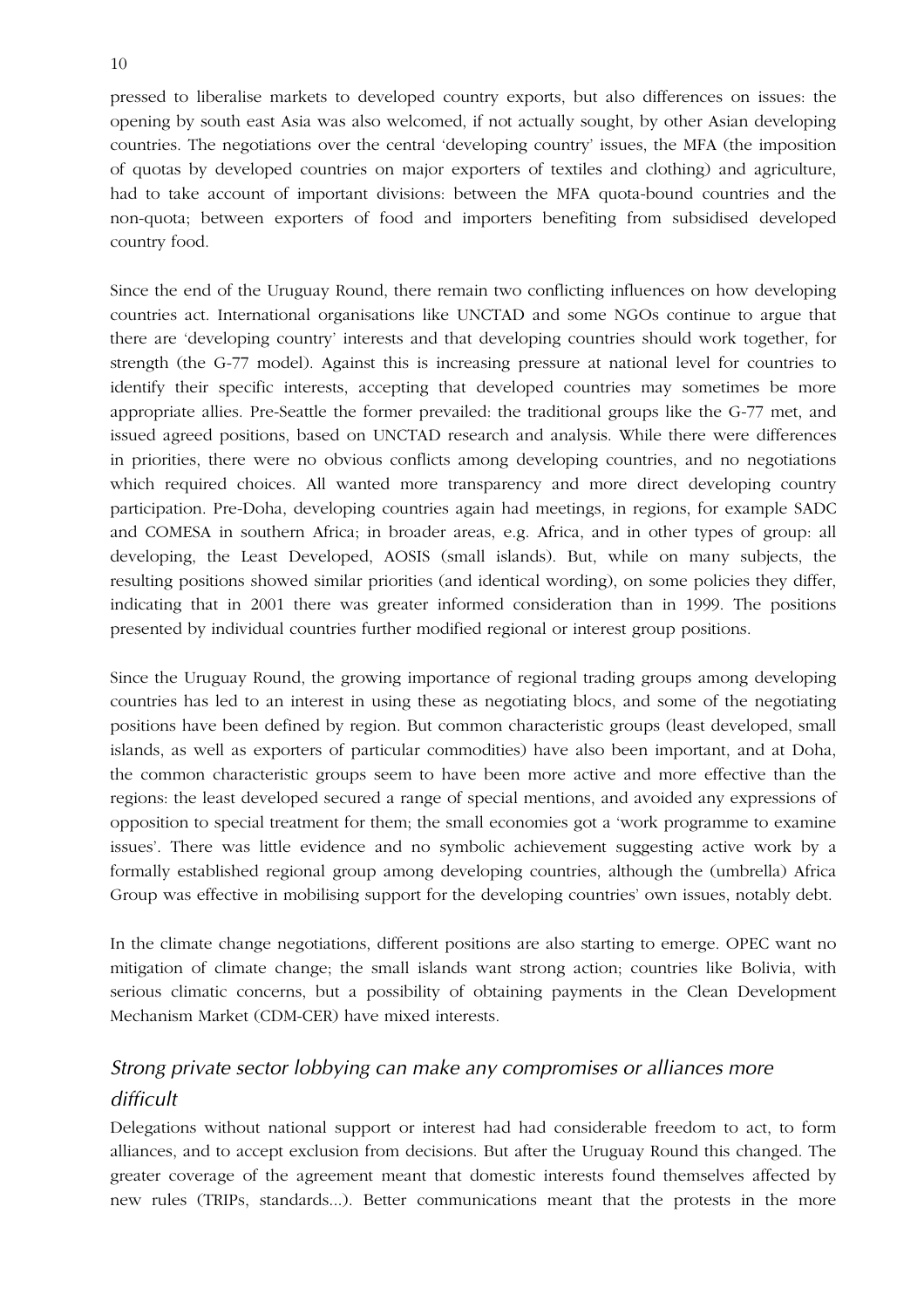informed countries (not only the developed, but India) were heard in the less active. And the WTO, UNCTAD, and donors, for the first time, prepared a major campaign to inform all interests in even the inactive countries of the results and their implications. Governments therefore faced not only their own perception that if they participate actively, they can influence the result, but also strong and informed pressure to act more effectively in the future.

#### **How the international negotiations must adapt**

Delegations with a clear mandate from their own government, perhaps in consultation with economic or other interests, may have much less flexibility to defer to the more powerful or to form alliances with other opponents. They must demonstrate that they participated actively. Deadlock may not be inevitable, but may now be more likely, and certain negotiations will be harder and longer.

In GATT negotiations before the Uruguay Round, there were no formal procedures, and *de facto*, in the early ones, the US dominated; by the 1970s, US-EU bilateral meetings were the forum. While the Uruguay Round had seen some increase in formal negotiations, supplementing, if not replacing the EU-US bilateral meetings of previous Rounds, there was still a heavy emphasis on 'informal' meetings, *ad hoc* groups with virtually no rules of procedure or specification of who should attend. These not only become increasingly impractical with more and more inexperienced participants, but do not offer the official evidence of participation which countries now require to be accountable to interested and informed national groups.

In the final months before the Seattle meeting (September-November 1999), there were procedures for including all countries at least occasionally in the consultations on the agenda for negotiations. This followed what had been established as the normal 'informal' procedure in negotiations in the Uruguay Round, of small committees which were effectively open to anyone who was known to have an interest. It had risks: countries which were too new or small (or absent from Geneva and the negotiations) to be known to have an interest were not always included, but it avoided official discrimination among countries, and was accessible to the active countries, which were those who might challenge exclusion.

In 2001, the WTO and its major members still supported informal consultations. Although some developing countries continued to question their legitimacy, two successive competent chairs of the General Council were able to engage and be trusted by most of the delegations. Although the drafts of the Doha ministerial declaration were based more on the informal consultations than on the formal submissions, good chairs plus the general will to avoid a second failure meant that the system did not break down, but it remained weak.

At Doha (and since) there was a return to informal meetings and *ad hoc* groups. It will not be clear until negotiations reach their end whether the system will work in the face of major divides. The climate change negotiations, although more regular in their timing (with annual meetings) also rely heavily on informal meetings during these negotiations, creating the same problems for developing countries.